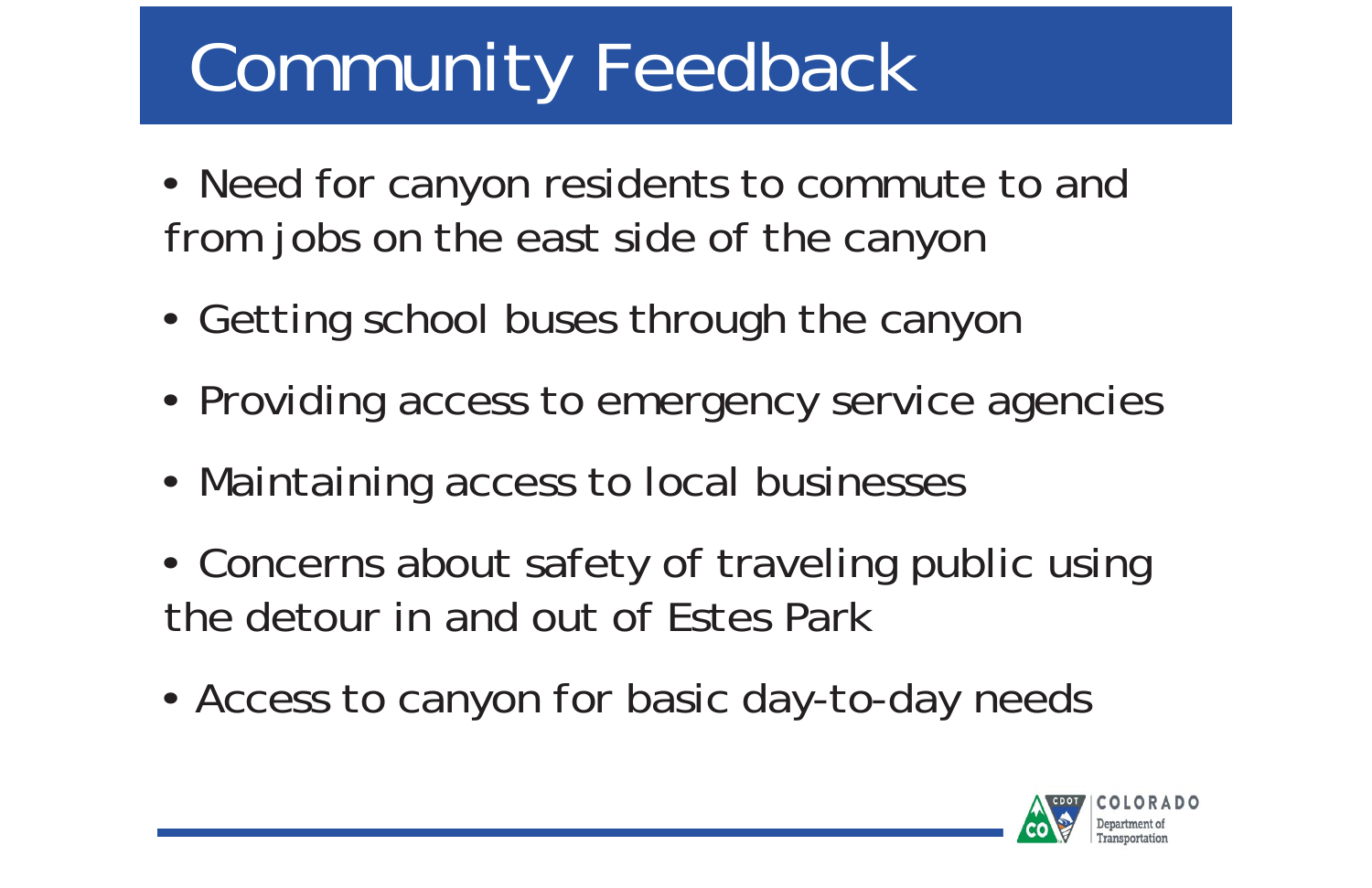# Decision-Making Process

Based on public comments, we have determined that the best traffic management option will

 — Balance the need to maximize access for canyon residents and business owners while minimizing construction impacts and project duration

- Accommodate school bus operations
- Provide access to emergency services
- Minimize construction impacts during peak tourist season

 — Take into account safety of traveling public, canyon residents and business owners

 — Maintain essential services such as trash hauling and delivery of mail, packages, propane and medical supplies

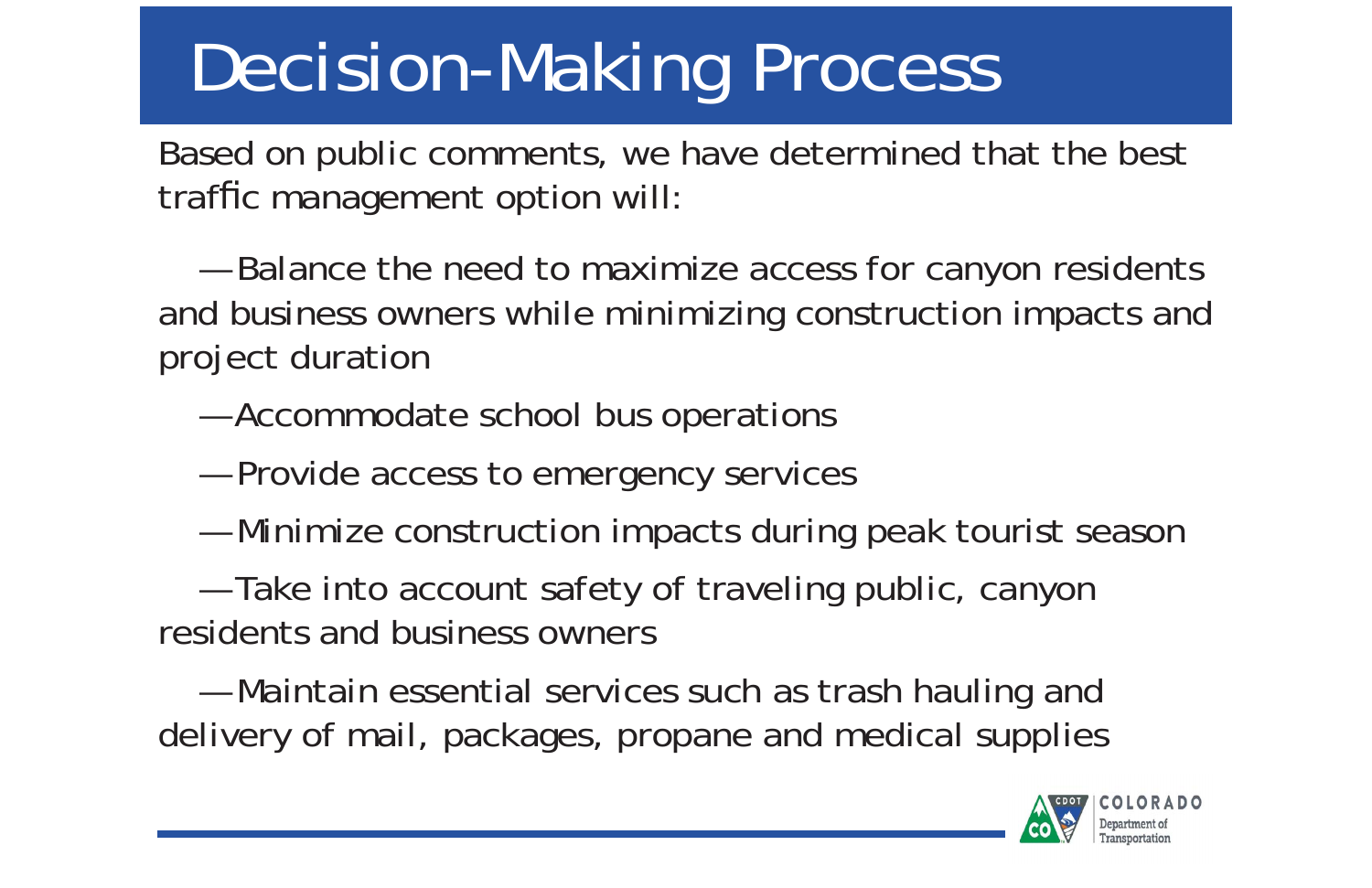## Decision-Making Process

- Review of public comments received based on information presented at April meetings
- Sharing refined traffic management plan with canyon residents May 3 and 4
- Submitting recommendation for traffic management to CDOT's Regional Transportation Director (RTD) the 2nd week of May
- Based on RTD's approval of recommendation, announce the traf fic management plan the first week of June and follow-up with public outreach